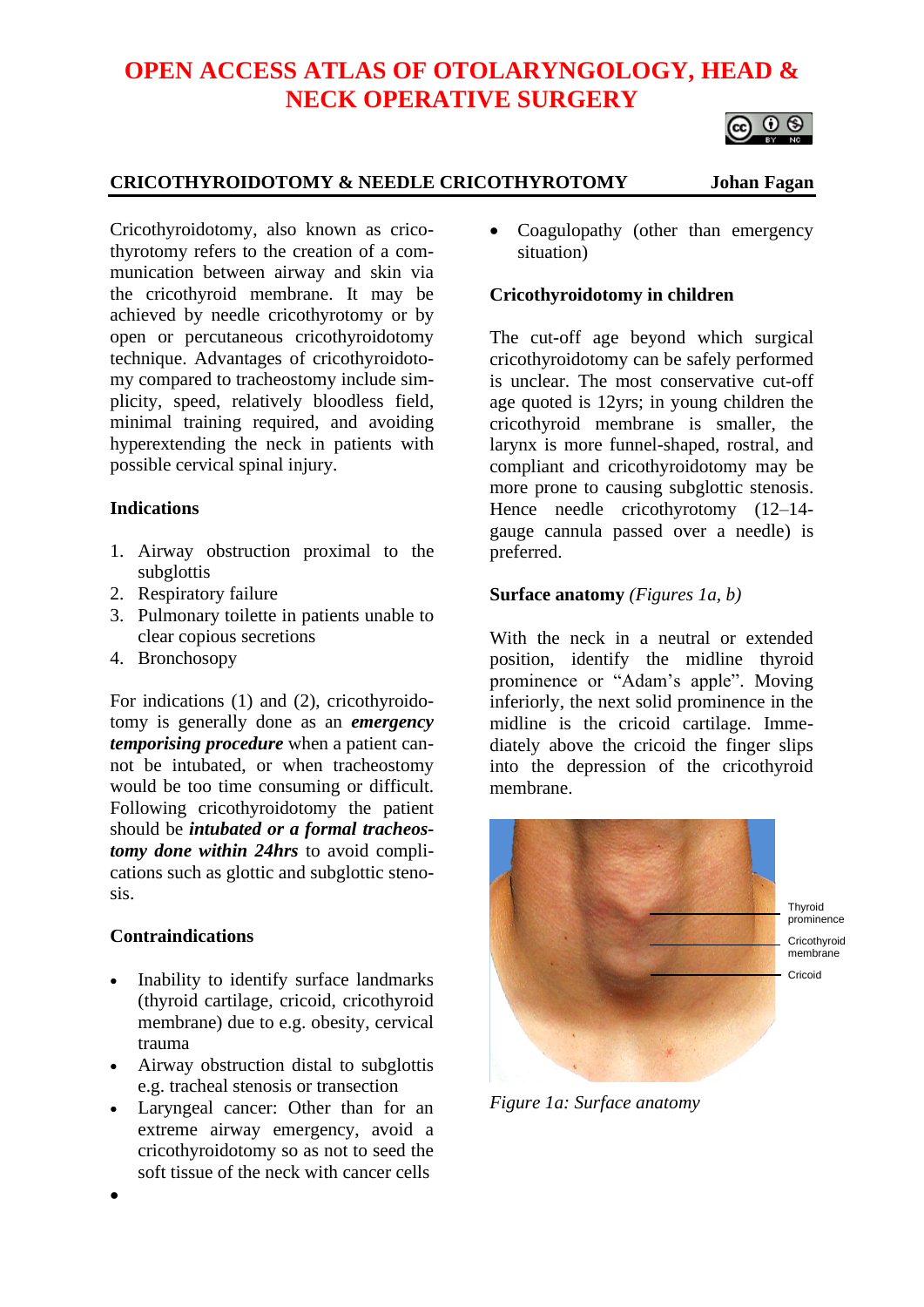

*Figure 1b: Surface anatomy*

#### **Surgical Anatomy**

A cricothyroidotomy enters the larynx in the midline just below the vocal cords. The incision passes through skin, subcutaneous fat, middle cricothyroid ligament of cricothyroid membrane, and mucosa of subglottic larynx *(Figure 2)*.



*Figure 2: Relations of thyroid cartilage, cricothyroid membrane, cricoid cartilage, and thyroid gland (Brown) to location of cricothyroidotomy (Yellow line)*



*Figure 3: Note proximity of tube to vocal cords, and relationship to cricoid ring*

The tube then passes through the cricoid ring, which is the narrowest part of the upper airway *(Figure 3, 4)*.



*Figure 4: Note proximity of tube to vocal cords, and relationship to cricoid ring*

The thyroid isthmus typically crosses the 2<sup>nd</sup> and 3<sup>rd</sup> tracheal rings, and is out of harm's way, unless a pyramidal thyroid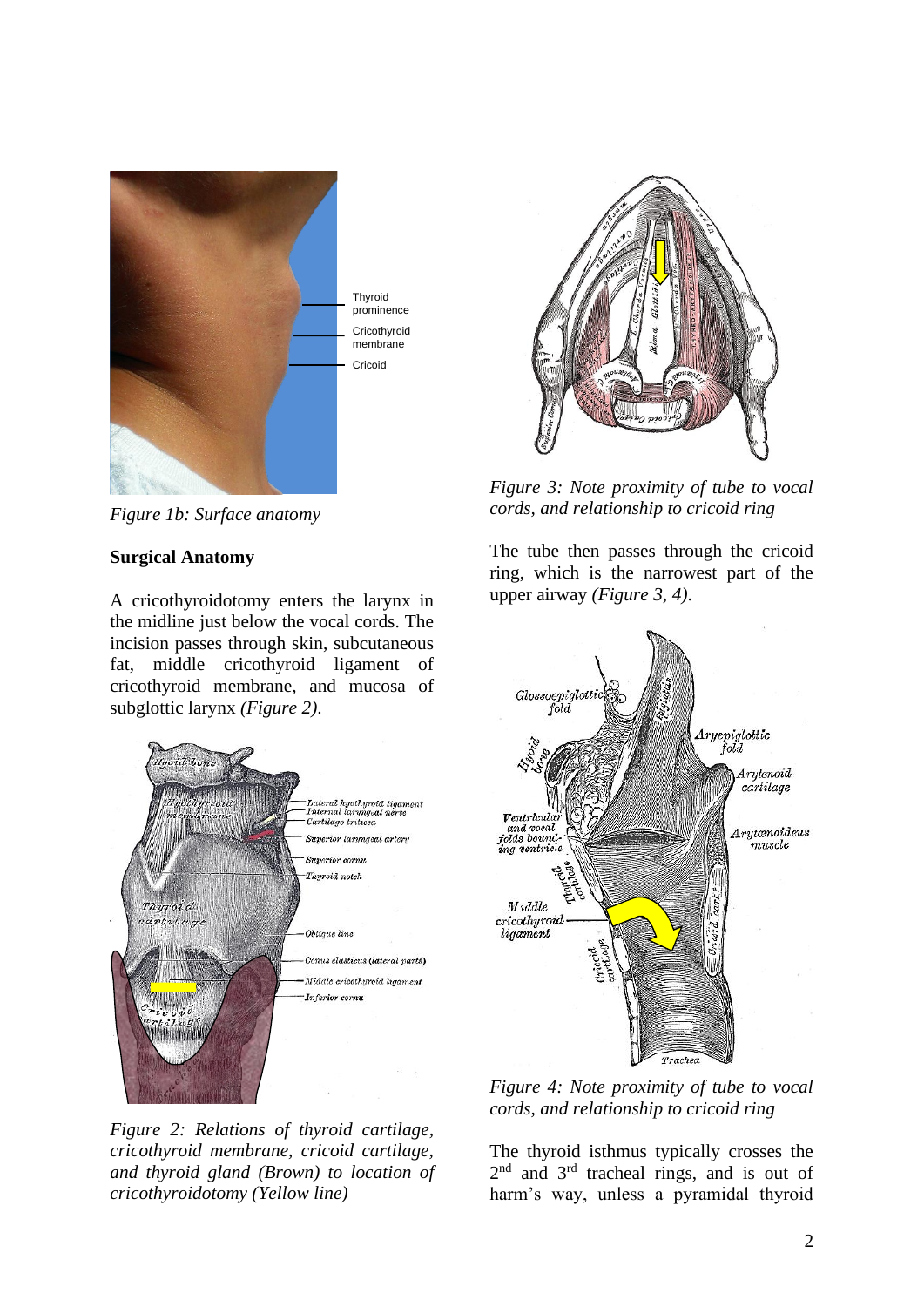lobe is present *(Figure 2)*. The only blood vessels that may be encountered are the anterior jugular veins (off the midline), and the cricothyroid arteries.

The *cricothyroid artery* is a small branch of the superior thyroid artery and courses across the upper part of the cricothyroid membrane and communicates with the artery of the opposite side *(Figure 5)*. *Therefore, incise the membrane along the superior margin of the cricoid*.



*Figure 5: Cricothyroid artery*

The *dimensions of the cricothyroid membrane* have a bearing on the size of endotracheal or tracheostomy tube to be used; the outer diameter (OD) of the tube should not exceed the diameter of the cricothyroid opening so as to avoid injury to the larynx. Even though the cricothyroid membrane measures 30mm in the horizontal plane, the gap between the cricothyroid muscles through which the tube must pass is much less *(Figure 6)*. Based on studies of the dimensions of cricothyroid membranes  $1,2,3$  it has been recommended that a tube of no more than 9-10mm OD be used  $\frac{1}{1}$ ; This corresponds to a 7mm ID tube. An alternative suggestion is to select a tube which is 1mm smaller than would normally be used for orotracheal intubation  $2$ . If a Shiley tracheostomy tube is to be used, it should not exceed Size 4 (9.4mm OD)



*Figure 6: Dimensions of cricothyroid membrane: Range & mean values in millimetres <sup>1</sup>*

#### **Needle cricothyrotomy**

Needle cricothyrotomy using *a 12 or 14 gauge cannula (Figure 7)* is only employed as an interim measure in an extreme emergency when one is unable to do an open cricothyroidotomy, and in children.



*Figure 7: Example of intravenous cannula with needle removed from cannula*

*Ventilation may be effective if the cannula is attached to high pressure jet ventilation.* Ventilation is controlled with a hand-operated jet injector *(Figure 8)* attached to central wall oxygen, tank oxygen, or the fresh gas outlet of an anaesthesia machine; or may be controlled with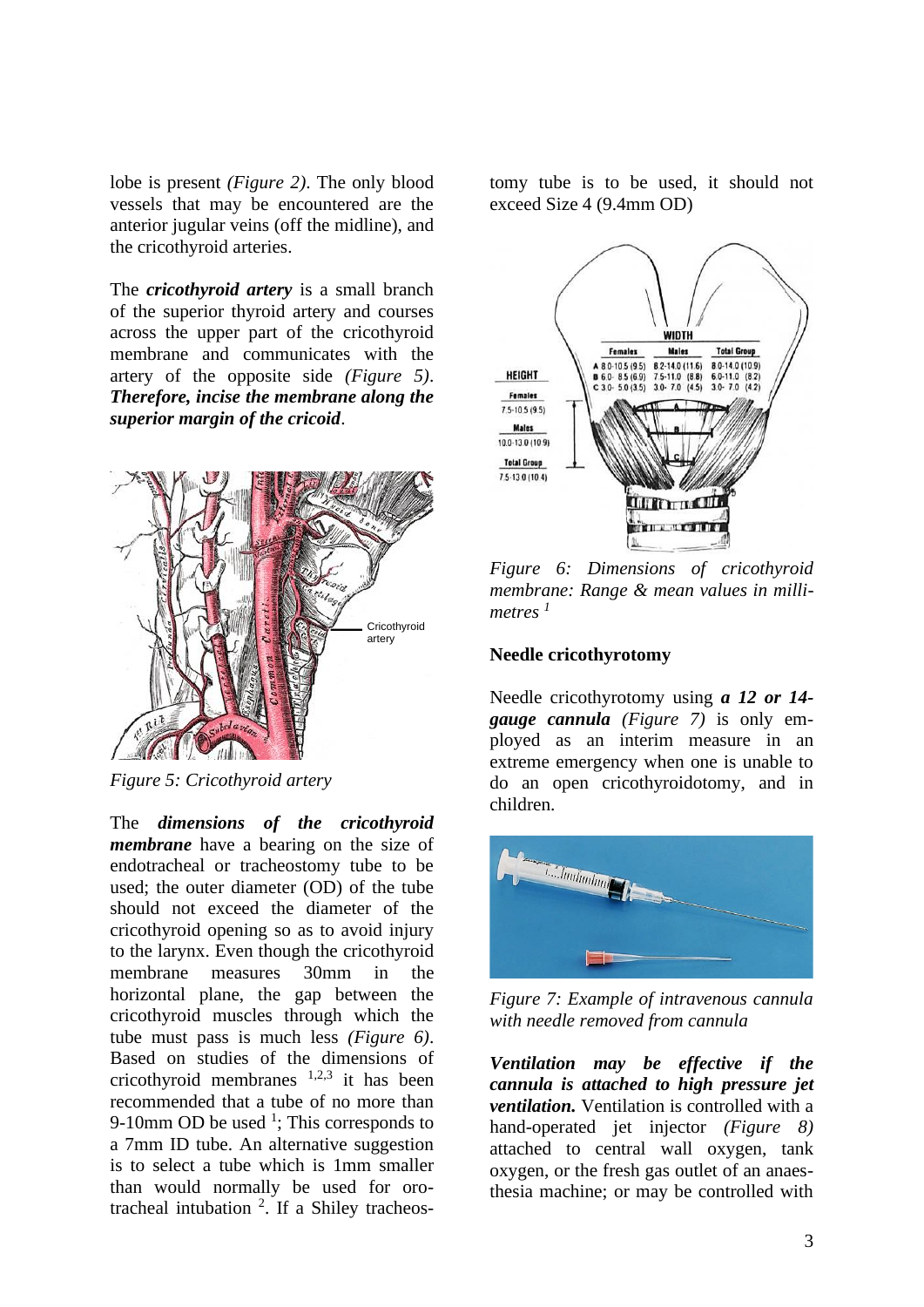the oxygen flush valve of an anaesthesia machine.



*Figure 8: Hand-controlled high-pressure jet ventilator*

However, such ventilation via needle cricothyrotomy will only suffice for approximately 45mins as it does not permit adequate ventilation and hence leads to an accumulation of  $CO<sub>2</sub>$ ; this can be particularly deleterious for head injury patients as hypoventilation causes raised intracranial pressure. *Adult patients must therefore be either intubated or cricothyroidotomy or formal tracheostomy done within 45 minutes.*

Should jet ventilation not be available, one would attach either a ventilator or an ambubag to the cannula. *However, ventilation with a low-pressure self-inflating resuscitation bag is ineffective within a minute or so.*

The cannula can be attached to an ambubag or ventilator in two simple ways:

- 1. Fit a 2 or 3ml syringe to the cannula with plunger removed; insert the connection piece of a 7.5mm ID endotracheal tube into the barrel of the syringe *(Figure 9)*
- 2. Fit a 10ml plastic syringe to the cannula with plunger removed; insert an

endotracheal tube into the barrel of the syringe and inflate the cuff *(Figure 10)*



*Figure 9: Connection piece of 7.5mm endotracheal tube attached to barrel of 2 or 3ml syringe*



*Figure 10: Insert an endotracheal tube into the barrel of a syringe and inflate the cuff*

*Complications* of needle cricothyrotomy include pneumothorax, subcutaneous and mediastinal emphysema, bleeding, oesophageal puncture, and respiratory acidosis due to hypoventilation. Complete upper airway obstruction proximal to the cricothyrotomy is a contraindication to needle cricothyrotomy because of the risk of causing barotrauma to the lungs. Long term complications include subglottic stenosis and vocal cord injury.

# *Needle cricothyrotomy: Surgical steps*

- 1. Position the patient supine with neck exposed and extended (if possible)
- 2. Identify surface landmarks *i.e.* thyroid cartilage, cricoid cartilage and cricothyroid membrane
- 3. Prepare a sterile field
- 4. Inject 1% lidocaine with 1:100 000 epinephrine into the skin and through the cricothyroid membrane into the airway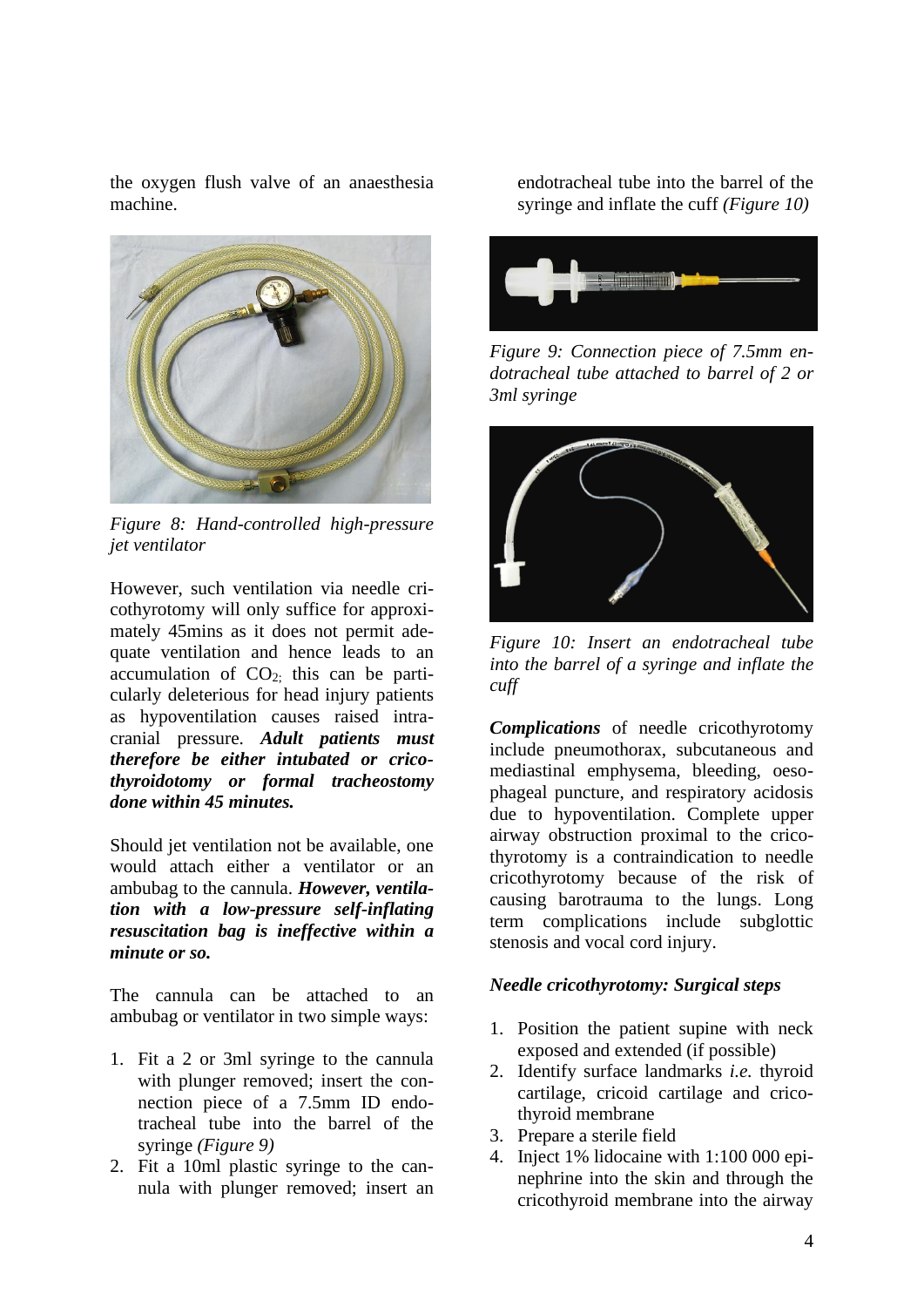to anaesthetise the airway and suppress the cough reflex (if time to do so)

- 5. Fix the thyroid cartilage with the  $1<sup>st</sup>$  & 3<sup>rd</sup> fingers of the non-dominant hand leaving the  $2<sup>nd</sup>$  finger free to locate the cricothyroid membrane
- 6. With the dominant hand, pass a 14 gauge intravenous cannula attached to a syringe filled with normal saline, through the cricothyroid membrane, directing it caudally at 45<sup>0</sup> *(Figure 11)*. Bending the distal part of the needle can assist with directing the catheter along the tracheal lumen *(Figure 12)*.



*Figure 11: Fix the larynx and insert intravenous cannula at 45<sup>0</sup>*



*Figure 12: Cannula has been bent for easier access*

7. Apply negative pressure to the syringe as the needle is advanced. Air bubbles will appear in the fluid-filled syringe as the needle traverses the membrane and enters the trachea *(Figure 13)*.



*Figure 13: Air bubbles appear in the fluidfilled syringe as the needle traverses cricothyroid membrane <sup>4</sup>*

- 8. Advance the cannula and then retract the needle
- 9. Attach jet ventilation and ventilate at  $15$  L/min
- 10. Judge the adequacy of ventilation by movement of the chest wall and auscultation for breath sounds, and by pulse oximetry

### **Open Surgical Cricothyroidotomy**

#### *Preoperative evaluation*

- *Level of obstruction:* Cricothyroidotomy will not bypass obstruction in the trachea or bronchial tree
- *Coagulopathy:* Unless an emergency, a coagulopathy should be corrected prior to the procedure
- *Surface anatomy of the neck:* Are the relevant landmarks palpable?

#### *Preoperative preparation*

Prepacked cricothyroidotomy kits are available, both for patients requiring airway support *(Figure 14)* and for patients requiring access for suctioning excessive secretions *(Figure 15)*. However, in an emergency airway situation no. 11 or 15 surgical blades, knife handle, curved artery forceps and thin endotracheal tube will do.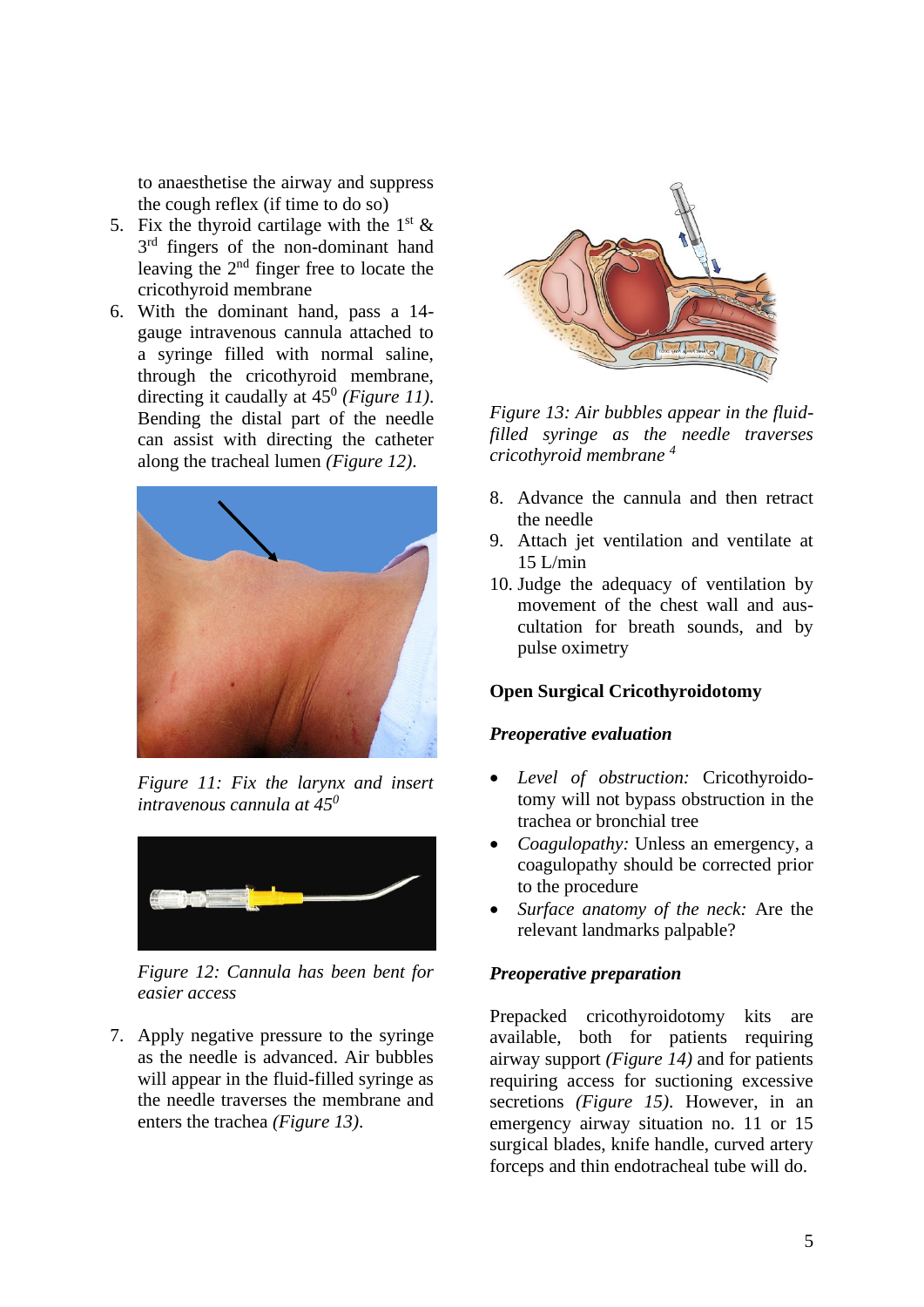

*Figure 14: Cricothyroidotomy kit for patients requiring airway support and ventilation: Small cuffed tracheostomy tube, syringe, scalpel, T-piece, lubricant gel, suture, tracheostomy tape*



*Figure 15: Mini-tracheostomy kit for patients only requiring lavage and suctioning of secretions: 4mm uncuffed tracheostomy tube with introducer, scalpel, tracheostomy tape, connector piece and suction tubing*

### *Open surgical cricothyroidotomy: Surgical steps*

- 1. Position the patient supine with anterior neck exposed and extended (if possible)
- 2. Identify the surface landmarks *i.e*. thyroid cartilage, cricoid cartilage and cricothyroid membrane
- 3. Prepare a sterile field
- 4. Inject 1% lidocaine with 1:100 000 epinephrine into the skin, soft tissue and through the cricothyroid membrane into the airway to anaesthetise the airway (if there is time)
- 5. Fix the thyroid cartilage with the  $1<sup>st</sup>$ and 3rd fingers of the non-dominant

hand leaving the  $2<sup>nd</sup>$  finger free to palpate the cricothyroid membrane

6. If the surface anatomy is well defined use the dominant hand to make a 1- 2cm transverse stab incision with a scalpel directly over and right through the cricothyroid membrane at the superior margin of the cricoid *(Figure 15)*. In the more thickset patient, make a 3cm vertical midline incision extending inferiorly from the thyroid prominence *(Figure 16)*; dissect bluntly down to the cricothyroid membrane with the non-dominant index finger; move the finger from side-to-side to clearly feel the cricothyroid membrane



*Figure 16: Horizontal or vertical skin incision*

- 7. Make a 1cm transverse incision through the cricothyroid membrane along the superior edge of the cricoid, angling the scalpel cephalad so as to avoid injuring the vocal cords; await a distinct "pop" sensation as the scalpel pierces through the membrane and enters the larynx; the thick cricoid lamina is located directly posteriorly *(Figures 3, 4)*
- 8. Dilate the tract by passing a curved haemostat through the incision, angling it caudad through the cricoid ring and along the trachea taking care not to perforate the posterior wall of the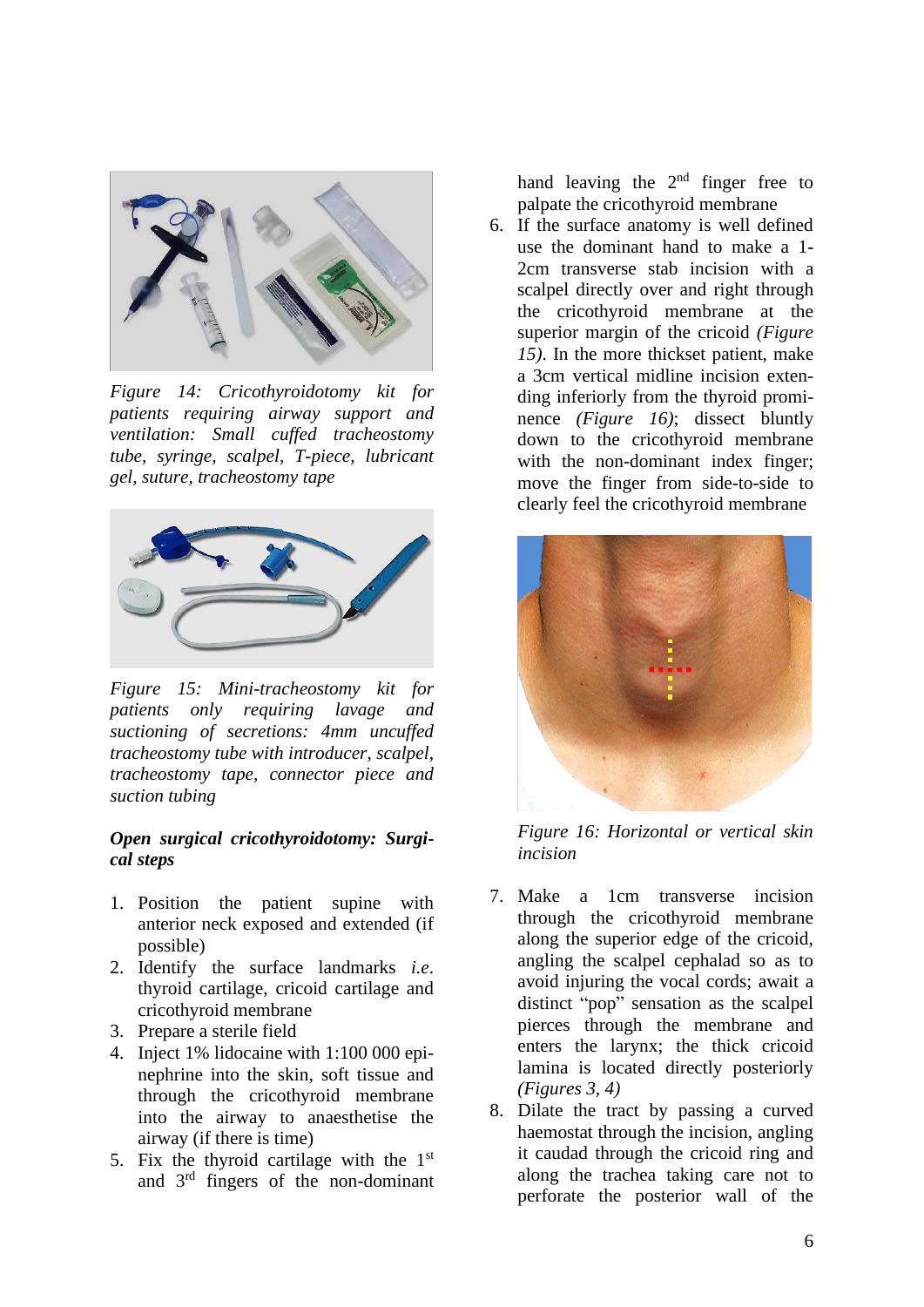trachea *(Figure 4)*; alternatively insert a bougie through the tract into the airway

- 9. Insert a tracheostomy or endotracheal tube (<7mm ID), either directly or by railroading it over the bougie
- 10. If using a cuffed tube, inflate the cuff with air
- 11. Commence ventilation
- 12. Confirm correct placement of the tube by observation of movement of the chest, auscultation, and end-tidal  $CO<sub>2</sub>$ if available
- 13. Secure the tracheostomy tube by suturing it to skin and/or tracheal tape secured around the neck *(Figure 17)*



*Figure 17: Tracheostomy tube secured with Velcro tape*

### **Percutaneous Cricothyroidotomy using Seldinger Technique**

Percutaneous cricothyrotomy using a Seldinger technique requires a needle with dilator and guide wire *(Figure 18)*.



*Figure 18: Cricothyroidotomy with Seldinger technique: guide wire (a); dilator (b); tracheostomy tube (c) (adapted from*  $\binom{4}{1}$ 

# *Percutaneous cricothyroidotomy: Surgical steps*

- 1. Position the patient supine with neck exposed and extended (if possible)
- 2. Identify surface landmarks *i.e.* thyroid cartilage, cricoid cartilage and cricothyroid membrane
- 3. Prepare a sterile field
- 4. Inject 1% lidocaine with 1:100 000 epinephrine into the skin and through the cricothyroid membrane into the airway to anaesthetise the airway and suppress the cough reflex (if time to do so)
- 5. Fix the thyroid cartilage with the  $1<sup>st</sup>$  & 3<sup>rd</sup> fingers of the non-dominant hand leaving the  $2<sup>nd</sup>$  finger free to locate the cricothyroid membrane
- 6. With the dominant hand, make a small stab incision in the skin with a scalpel over the cricothyroid membrane *(Figure 19)*



*Figure 19: Stab incision over cricothyroid membrane <sup>4</sup>*

- 7. Pass a finder needle attached to a syringe filled with normal saline, through the cricothyroid membrane, directing it caudally at 45<sup>0</sup> (Figure 20).
- 8. Apply negative pressure to the syringe as the needle is advanced. Air bubbles will appear in the fluid-filled syringe as the needle traverses the membrane and enters the trachea.
- 9. Disconnect the syringe from the finder needle and insert the guide wire through the needle *(Figure 21)*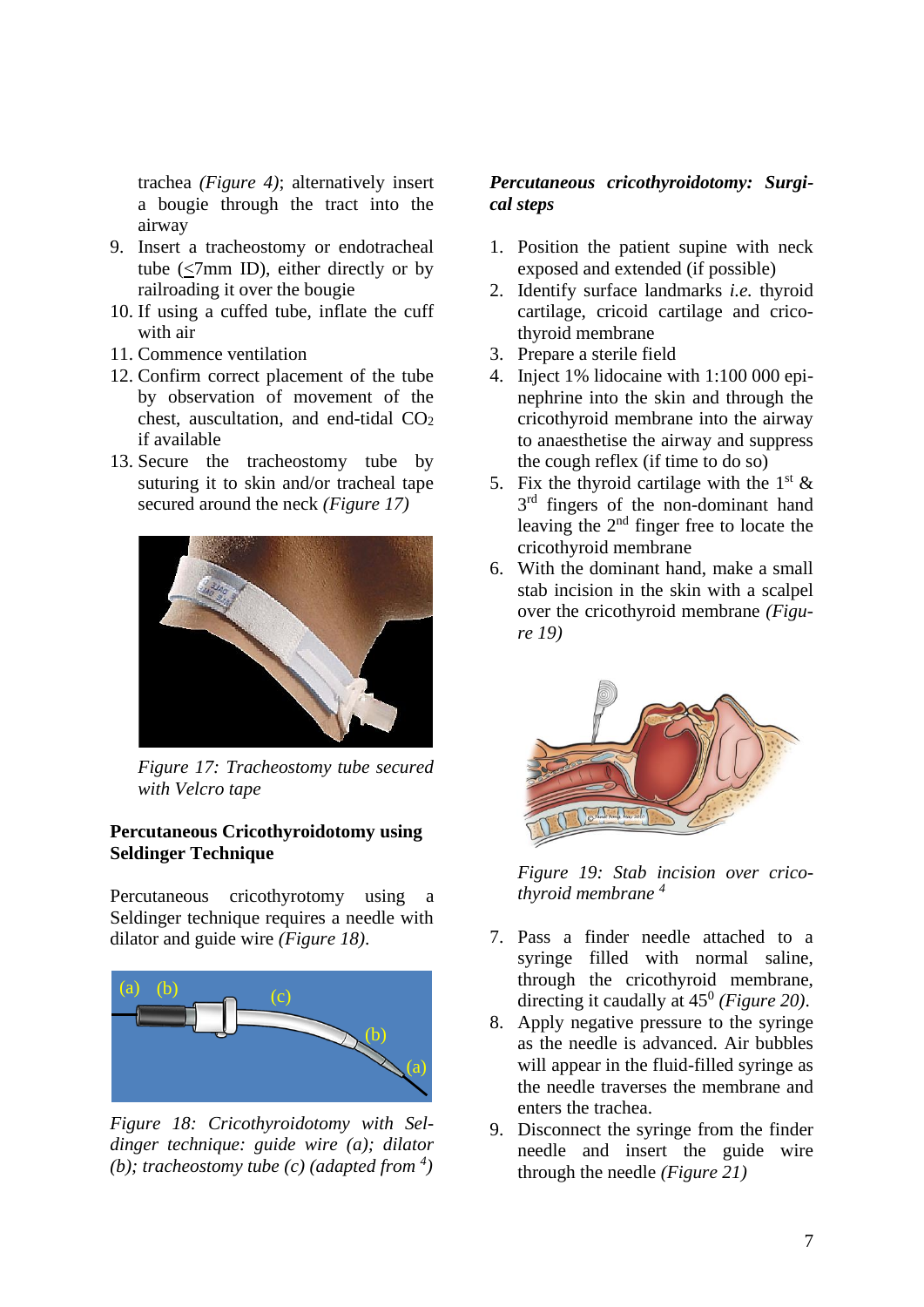

*Figure 20: Pass needle through cricothyroid membrane <sup>4</sup>*



*Figure 21: Insert guide wire through the needle <sup>4</sup>*

10. Retract and remove the needle once the guide wire has been advanced into the airway *(Figure 22)*



*Figure 22: Remove the needle leaving guide wire in place <sup>4</sup>*

- 11. Pass the dilator and tracheostomy tube over the guide wire
- 12. Jointly advance the dilator and tracheostomy tube over the guide wire into the airway *(Figure 23)*



*Figure 23: Jointly advance dilator and tracheostomy tube over guide wire <sup>4</sup>*

13. Remove both dilator and guide wire leaving the tracheostomy tube *in situ (Figure 24)*



*Figure 24: Tracheostomy tube in place <sup>4</sup>*

14. Secure the tracheostomy tube with tracheostomy tape

# **Early Complications**

- Bleeding
- Paratracheal false tract: Inadvertent extratracheal placement of the tracheostomy tube can be fatal. It is recognised by the absence of breath sounds on auscultation of the lungs, high ventilatory pressures, failure to ventilate the lungs, hypoxia, absence of expired CO2, surgical emphysema, and an inability to pass a suction catheter down the bronchial tree, and on chest X-ray
- Posterior tracheal wall perforation into oesophagus
- Pneumothorax, surgical emphysema
- Hypercarbia and barotrauma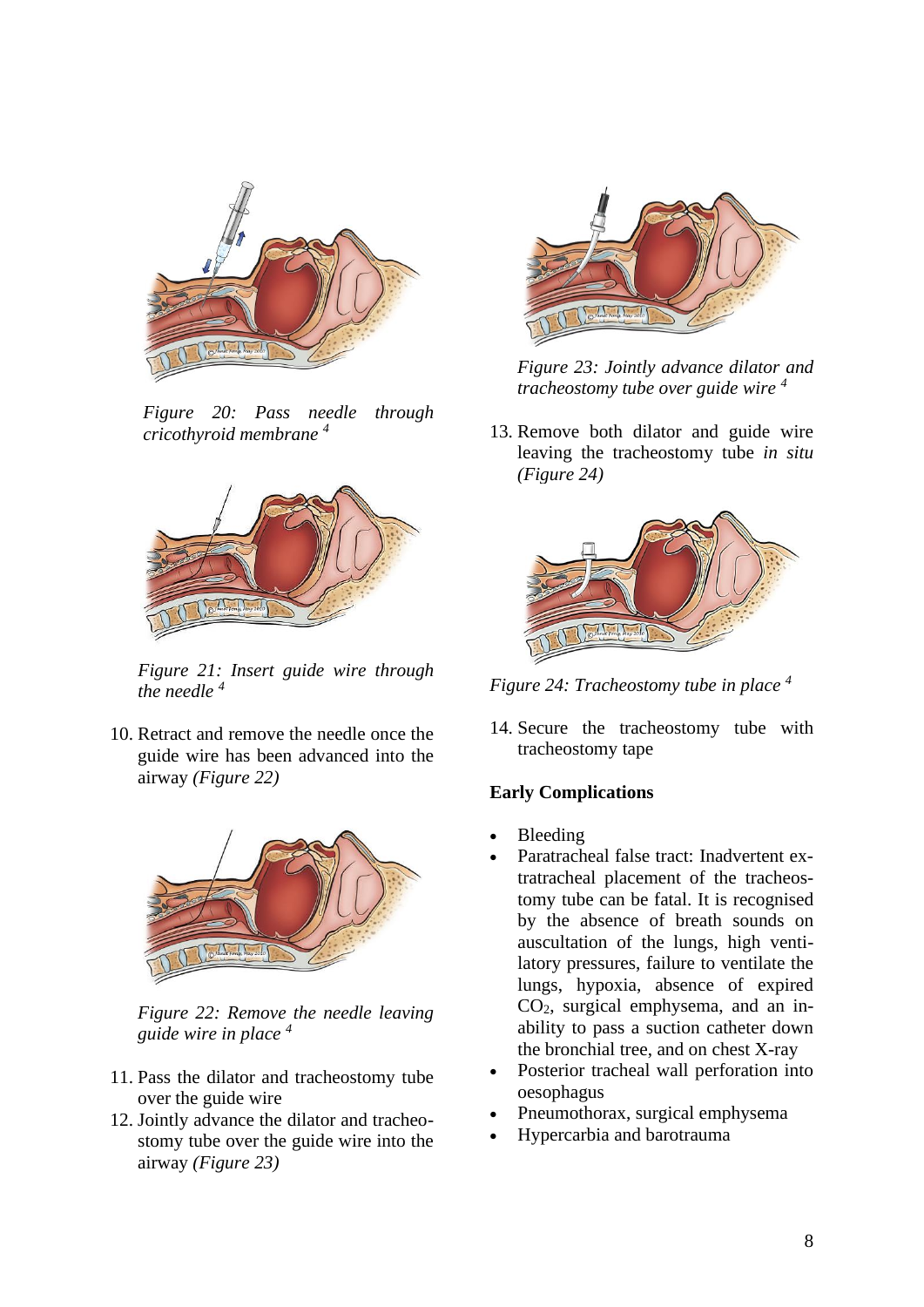# **Late Complications**

- Glottic or subglottic stenosis due to perichondritis and fibrosis of cricoid
- Dysphonia
- Persistent stoma
- Tracheoesophageal fistula

# **Postoperative care**

*Pulmonary oedema:* This may occur following sudden relief of airway obstruction and reduction of high intraluminal airway pressures. It may be corrected by CPAP or positive pressure ventilation.

*Respiratory arrest:* This may occur immediately following insertion of the tracheostomy tube and is attributed to the rapid reduction in arterial  $pCO<sub>2</sub>$  following restoration of normal ventilation, and hence loss of respiratory drive.

*Humidification:* A tracheostomy bypasses the nose and upper aerodigestive tract which normally warms, filters, and humidifies inspired air. To avoid tracheal desiccation and damage to the respiratory cilia and epithelium, and obstruction due to mucous crusting, the tracheostomy patient needs to breathe humidified warm air by means of a humidifier, heat and moisture exchange filter, or a tracheostomy bib**.**

*Pulmonary Toilette:* The presence of a tracheostomy tube and inspiration of dry air irritates the mucosa and increases secretions. Tracheostomy also promotes aspiration of saliva and food as tethering of the airway prevents elevation of the larynx during swallowing. Patients are unable to clear secretions as effectively as tracheostomy prevents generation of subglottic pressure, hence making coughing and clearing secretions ineffective; it also disturbs ciliary function. Therefore secretions need to be suctioned in an aseptic and atraumatic manner.

*Cleaning tube:* Airway resistance is related to the  $4<sup>th</sup>$  power of the radius with laminar flow, and the  $5<sup>th</sup>$  power of the radius with turbulent flow. Therefore, even a small reduction of airway diameter and/or conversion to turbulent airflow as a result of secretions in the tube can significantly affect airway resistance. Therefore, regular cleaning of the inner cannula is required using a pipe cleaner or brush.

*Securing tube:* Accidental decannulation and failure to quickly reinsert the tube may be fatal. This is especially problematic during the  $1<sup>st</sup>$  48hrs when the tract has not matured, and attempted reinsertion of the tube may be complicated by the tube entering a false tract. Therefore, the tightness of the tracheostomy tapes should be regularly checked.

*Cuff pressure:* When tracheostomy tube cuff pressures against the tracheal wall mucosa exceed 30cm H20, mucosal capillary perfusion ceases, ischaemic damage ensues, and tracheal stenosis may result. Mucosal injury has been shown to occur within 15 minutes. Therefore, cuff inflation pressures of  $>25$ cm H<sub>2</sub>0 should be avoided. Several studies have demonstrated the inadequacy of manual palpation of the pilot balloon as a means to estimate appropriate cuff pressures.

# *Measures to prevent cuff-related injury include:*

- *Only inflate the cuff if required* (ventilated, aspiration)
- *Minimal Occluding Volume Technique:* Deflate the cuff, and then slowly reinflate until one can no longer hear air going past the cuff with a stethoscope applied to the side of the neck near the tracheostomy tube (ventilated patient)